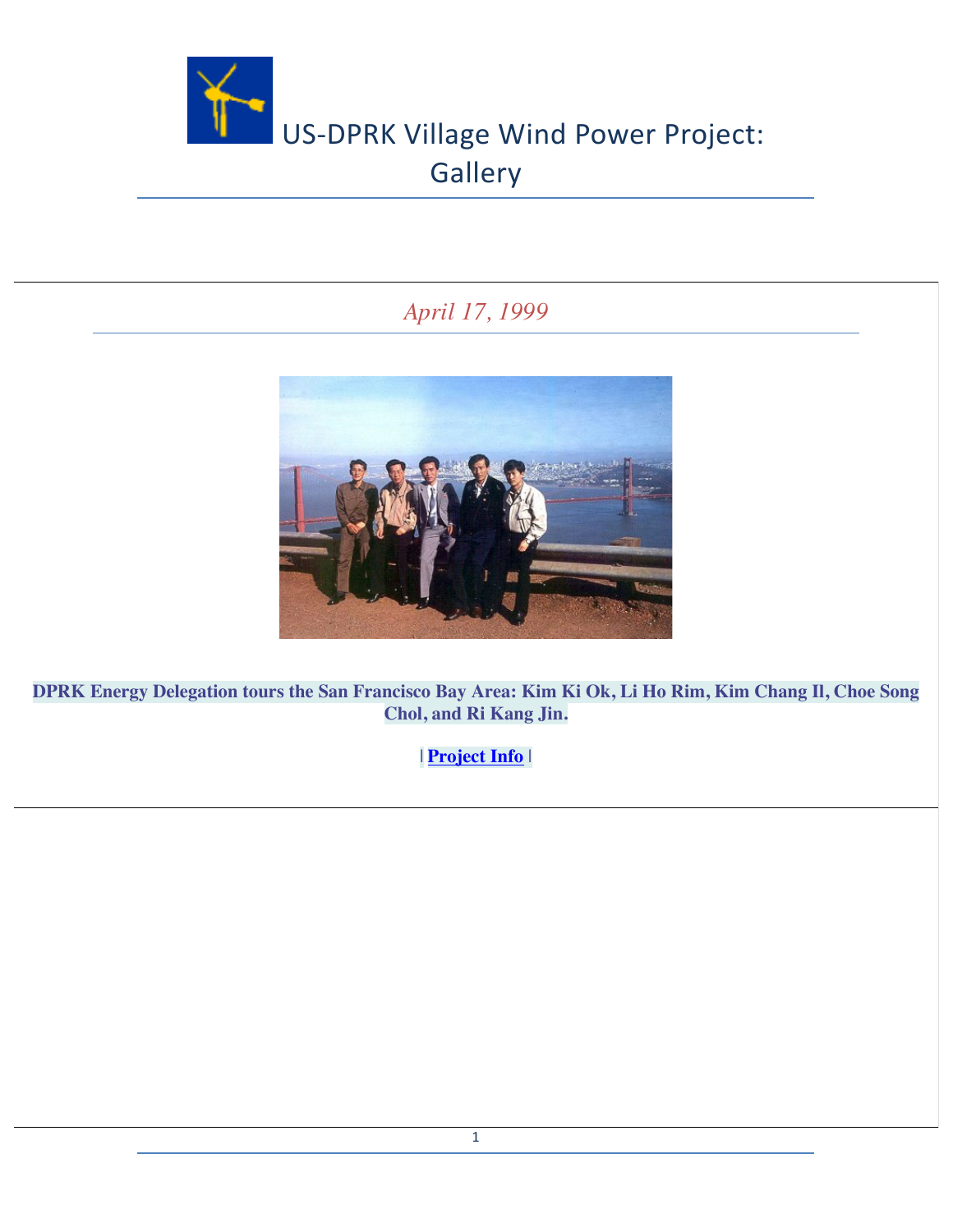## *April 19-20, 1999*



**The DPRK Rural Energy Workshop, held at the UC-Berkeley campus, was sponsored by Nautilus Institute; the Energy and Resources Group (ERG), UC-Berkeley; and the University of California Institute on Global Conflict and Cooperation (IGCC).**



**DPRK Delegation at the Rural Energy Workshop, UC Berkeley**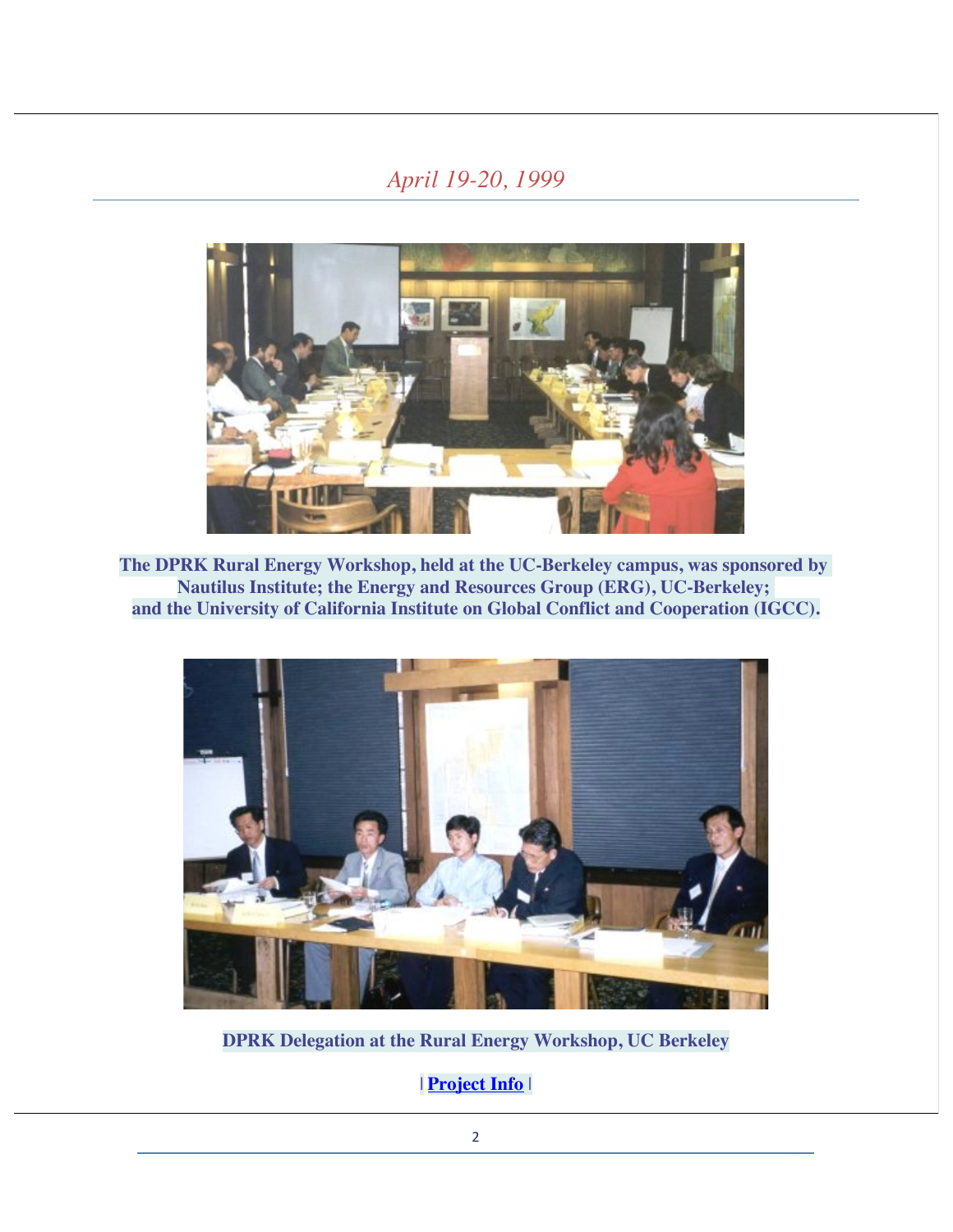## *April 22, 1999*



**Visit to an Advanced Integrated Wastewater Ponding System at UC Berkeley Richmond Field Station.**



**Dr. William Oswald explains using algae for biological wastewater treatment at the Richmond Field Station.**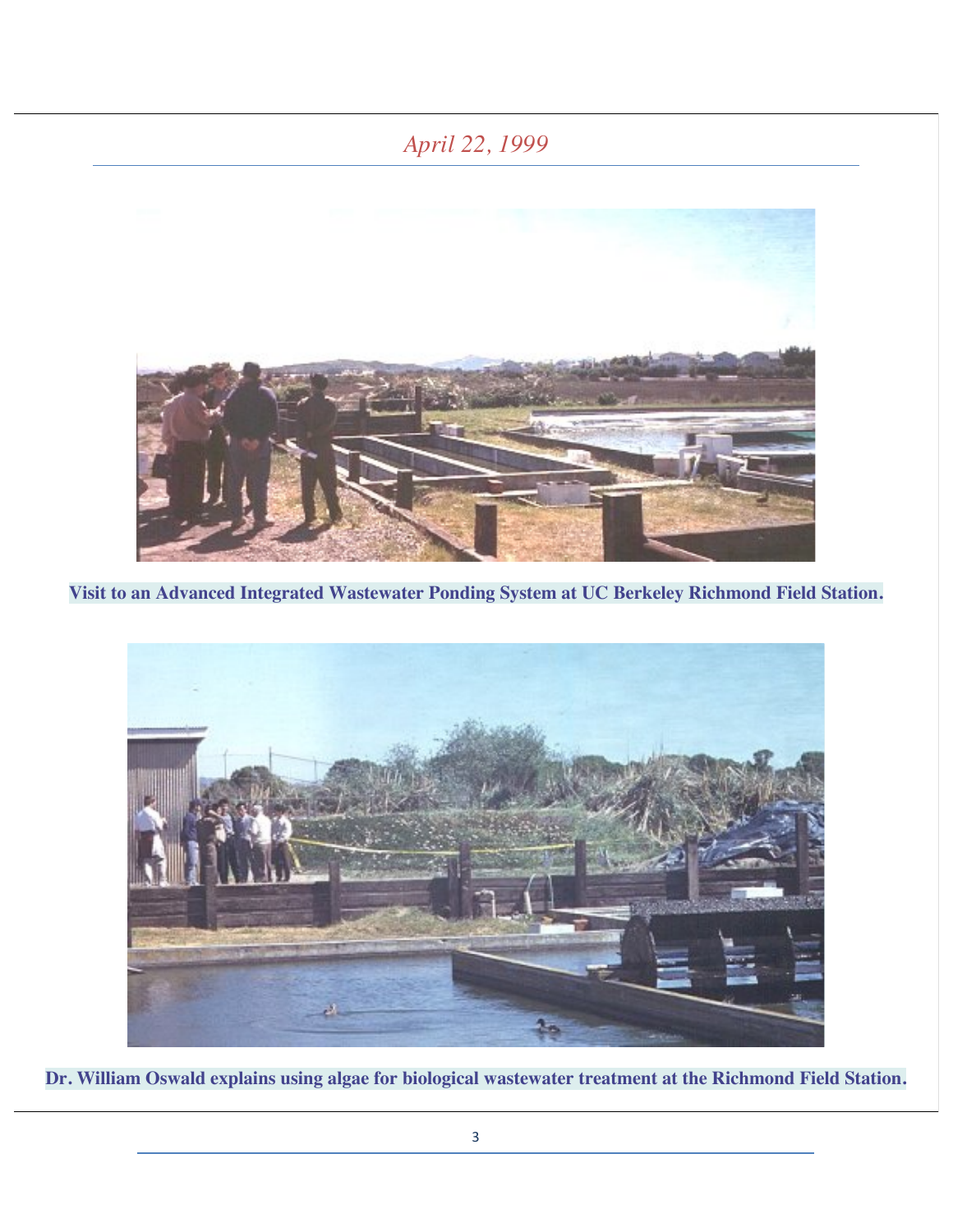

**Ri Kan Jin and Kim Ki Ok examine an ultraviolet water purification unit at WaterHealth International's Berkeley Lab.**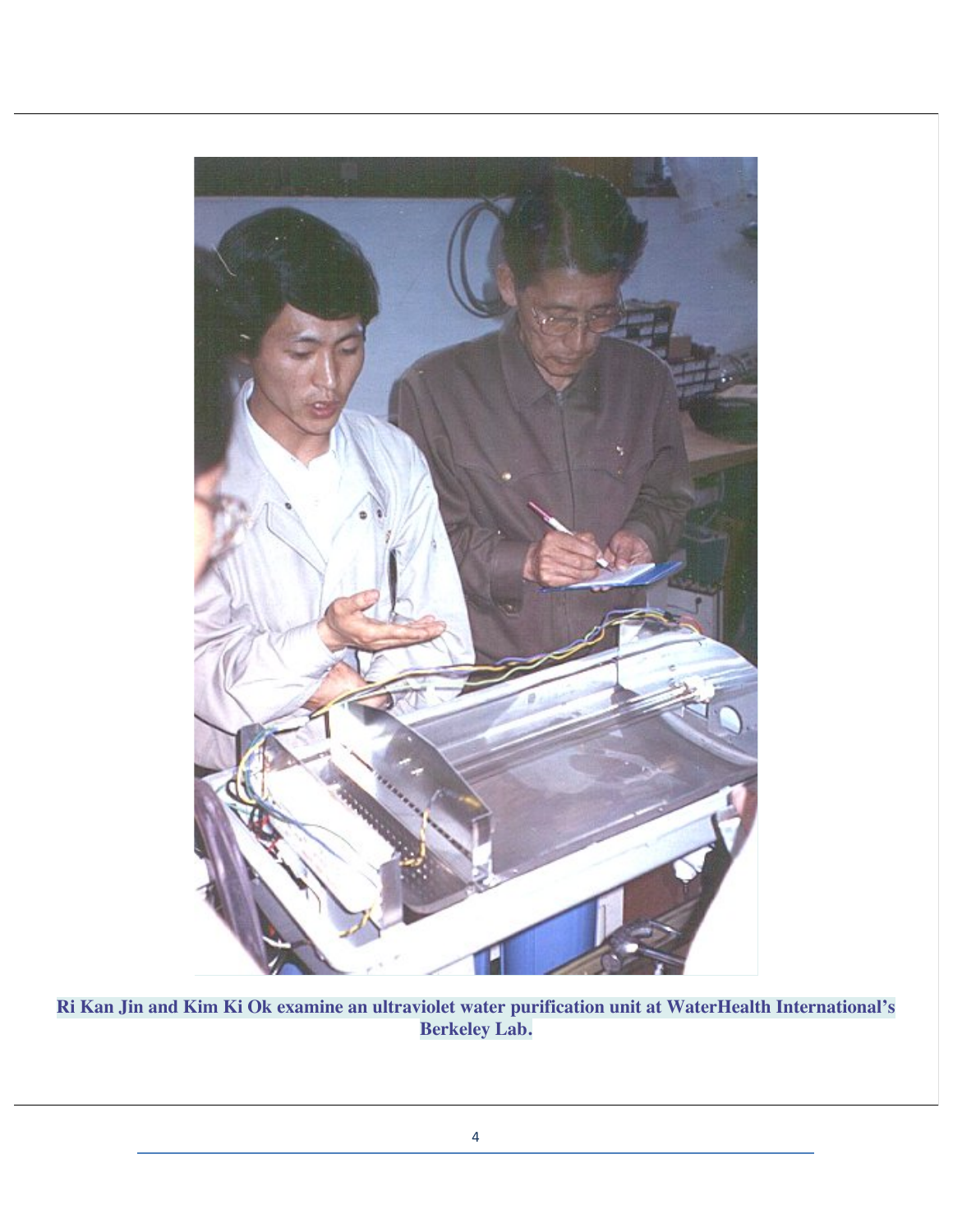

**Anushka Dreshcer of WaterHealth International explains the company's water purification technology.**

#### | **Project Info** |

*April 23, 1999*



**DPRK Delegation tour the Southern Company's Pittsburg, CA power plant control room, along with Mark Gouveia, Plant Manager.**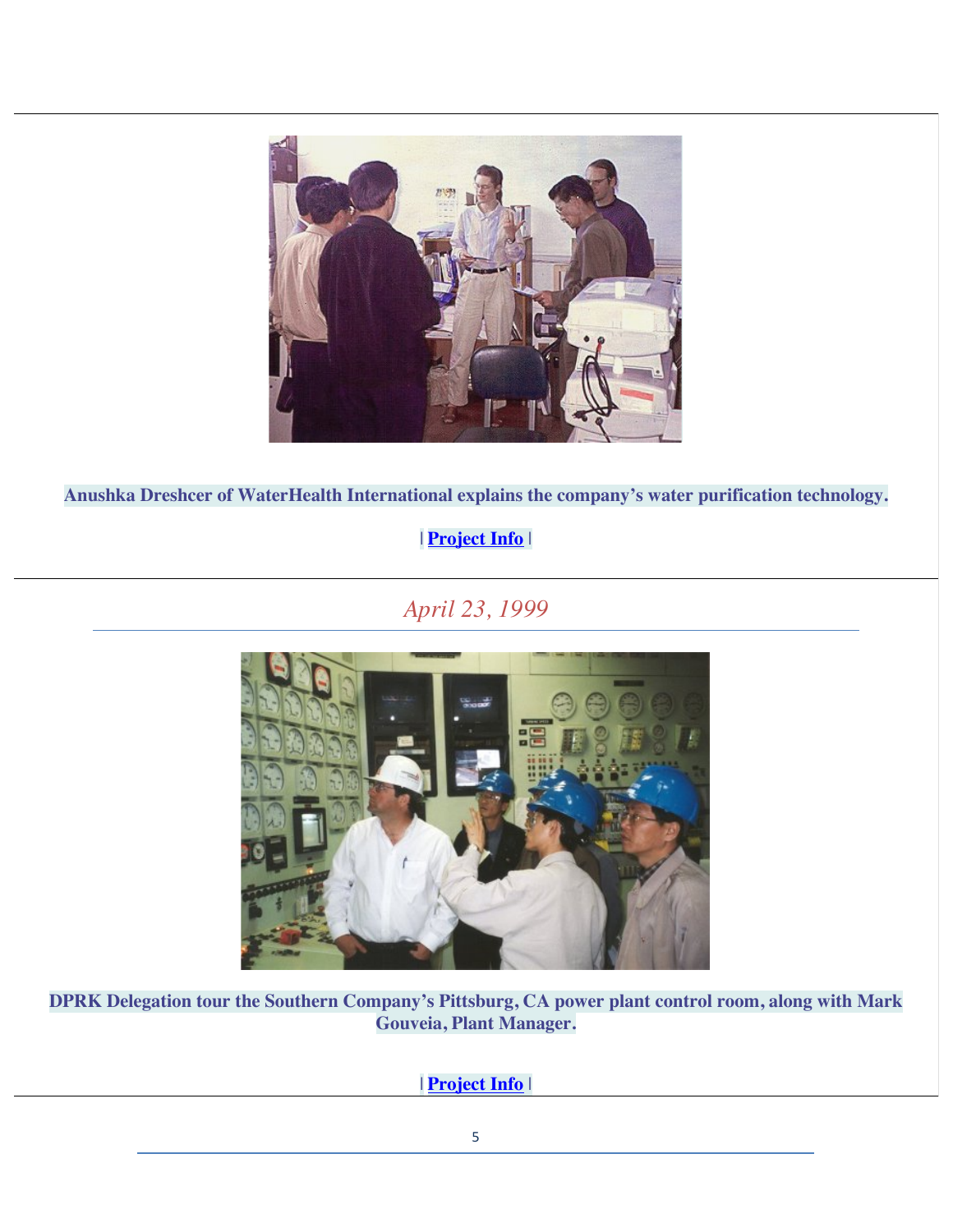# *April 24, 1999*



**Peter Hayes, Nautilus Institute, points out San Francisco bay vistas to Li Ho Rim, DPRK Delegation Head.**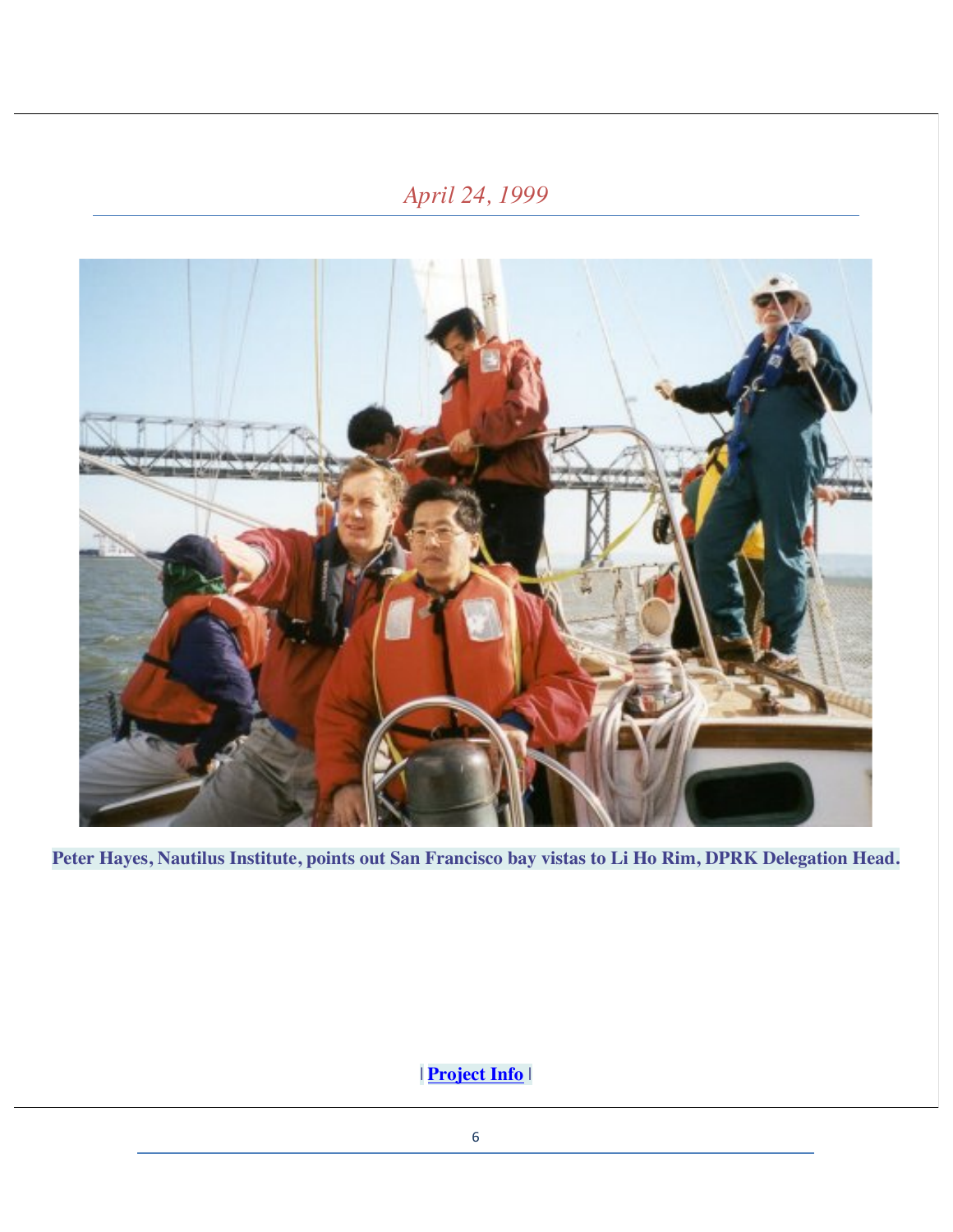## *April 26, 1999*



**DPRK Delegation visits the U.S. Capitol building in Washington, D.C.**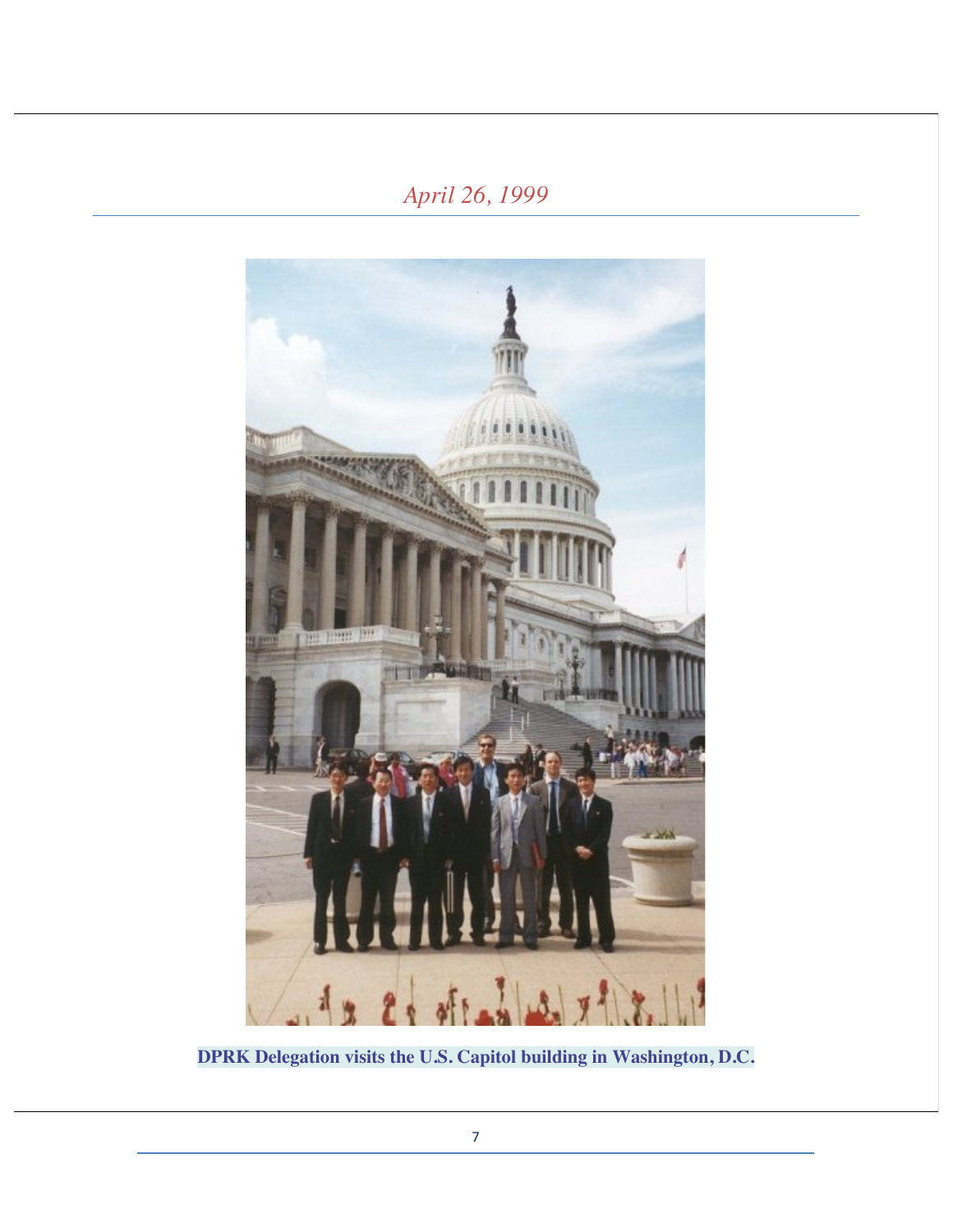

**Pete Smith, International Programs, National Rural Electric Cooperative Association, shows a map of U.S. rural cooperatives.**



**DPRK Delegation and Councilor Kim Myong Gil (second from left) meet with Allan Hoffmann, the U.S. Department of Energy's Deputy Assistant Secretary for Utility Technologies, and Mary Margaret Jenior, DOE's Office of Building Systems. Jim Williams, Nautilus Institute, (back row, rightmost) is also pictured.**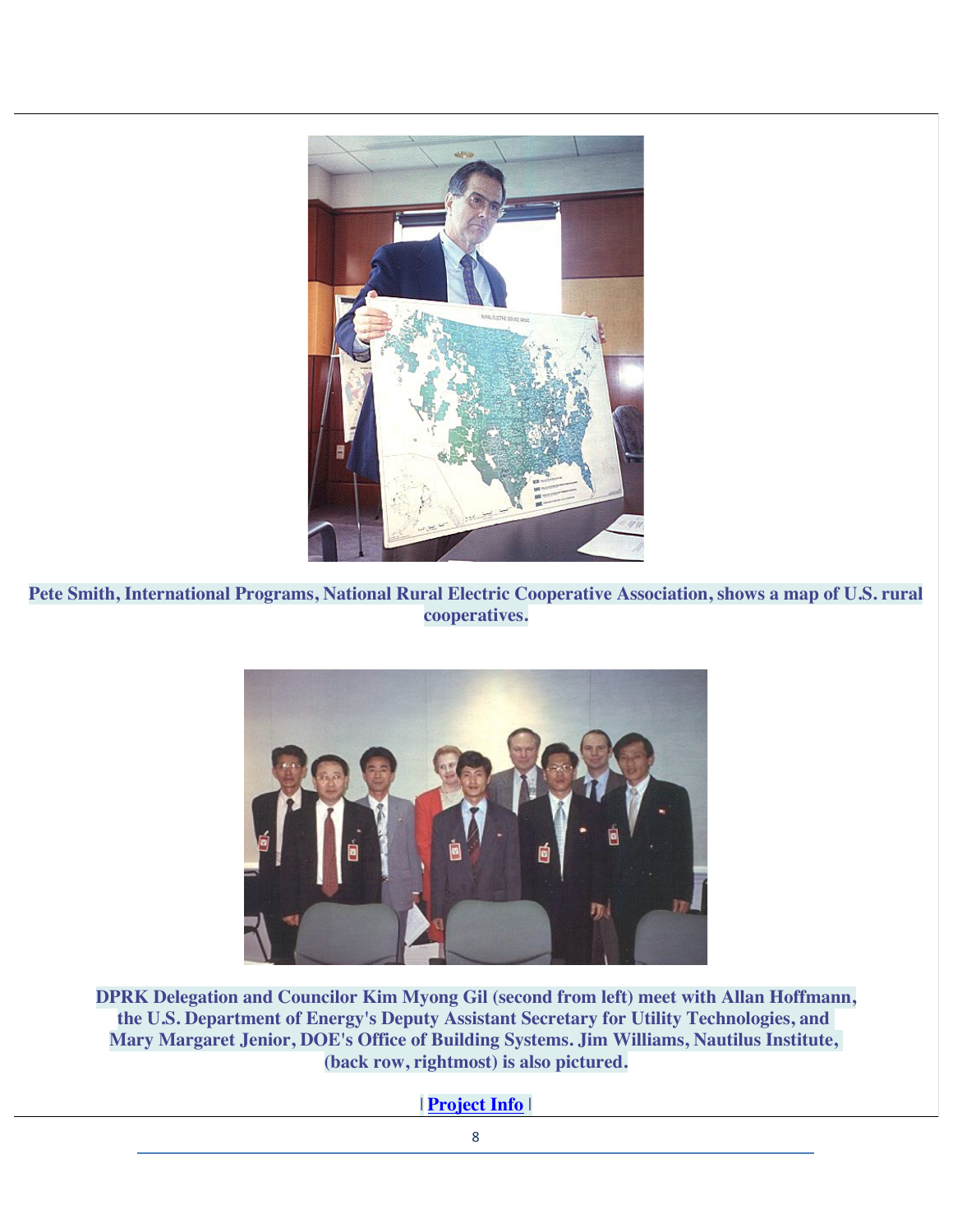## *April 27, 1999*



**DPRK Delegation members inspect transformers at the Delaware Electric Cooperative in Greenwood, DE.**



**DPRL Delegation tours substation at Delaware Electric Cooperative.**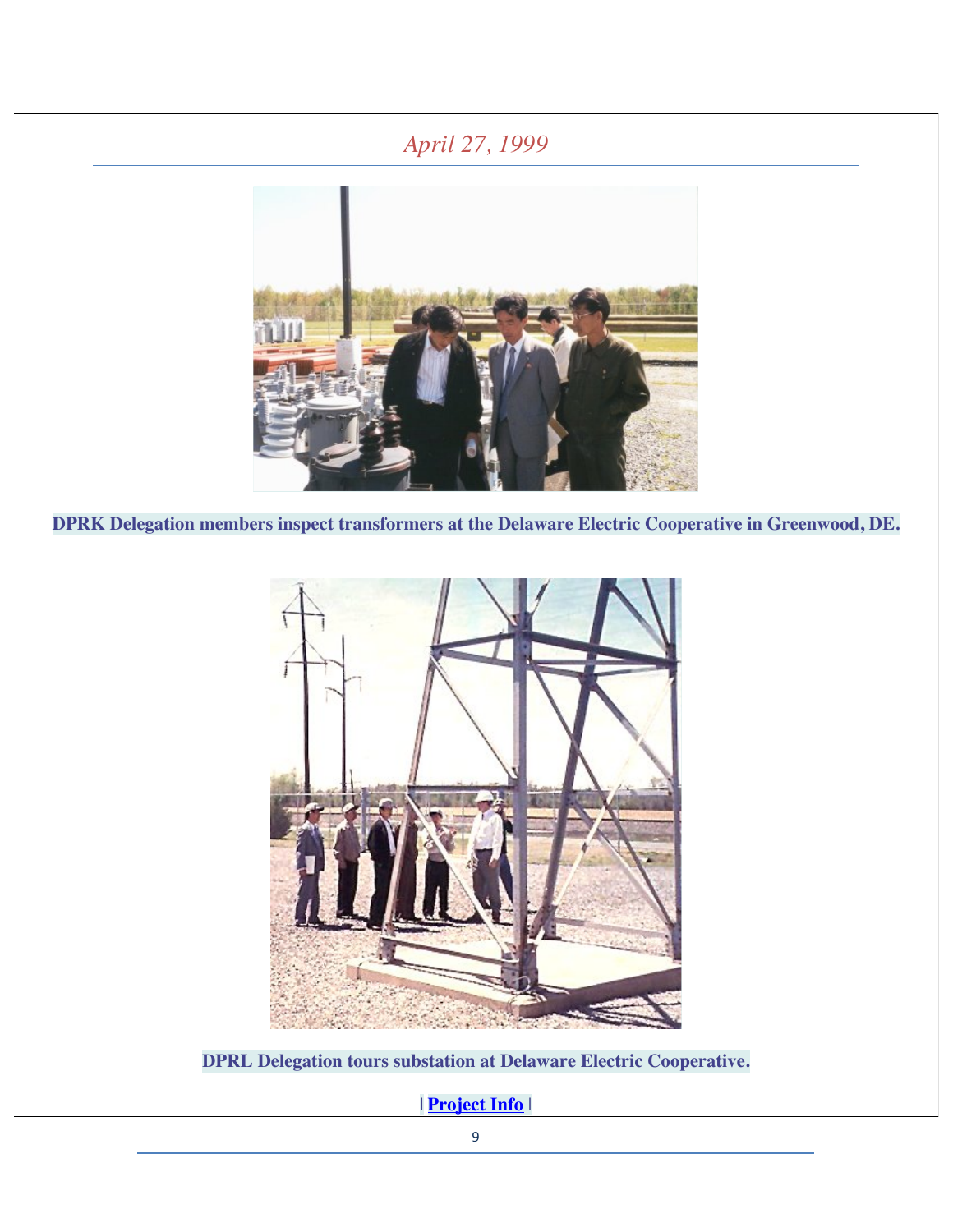#### *April 28, 1999*



**Li Ho Rim, DPRK Delegation Head, briefs congressional aides at a luncheon hosted by the Mansfield Center for Pacific Affairs in Washington, D.C. Also pictured are Gordon Flake, Mansfield Center, (left) and Peter Hayes, Nautilus Institute (right).**



**At dinner with the W. Alton Jones Foundation, Washington, D.C.**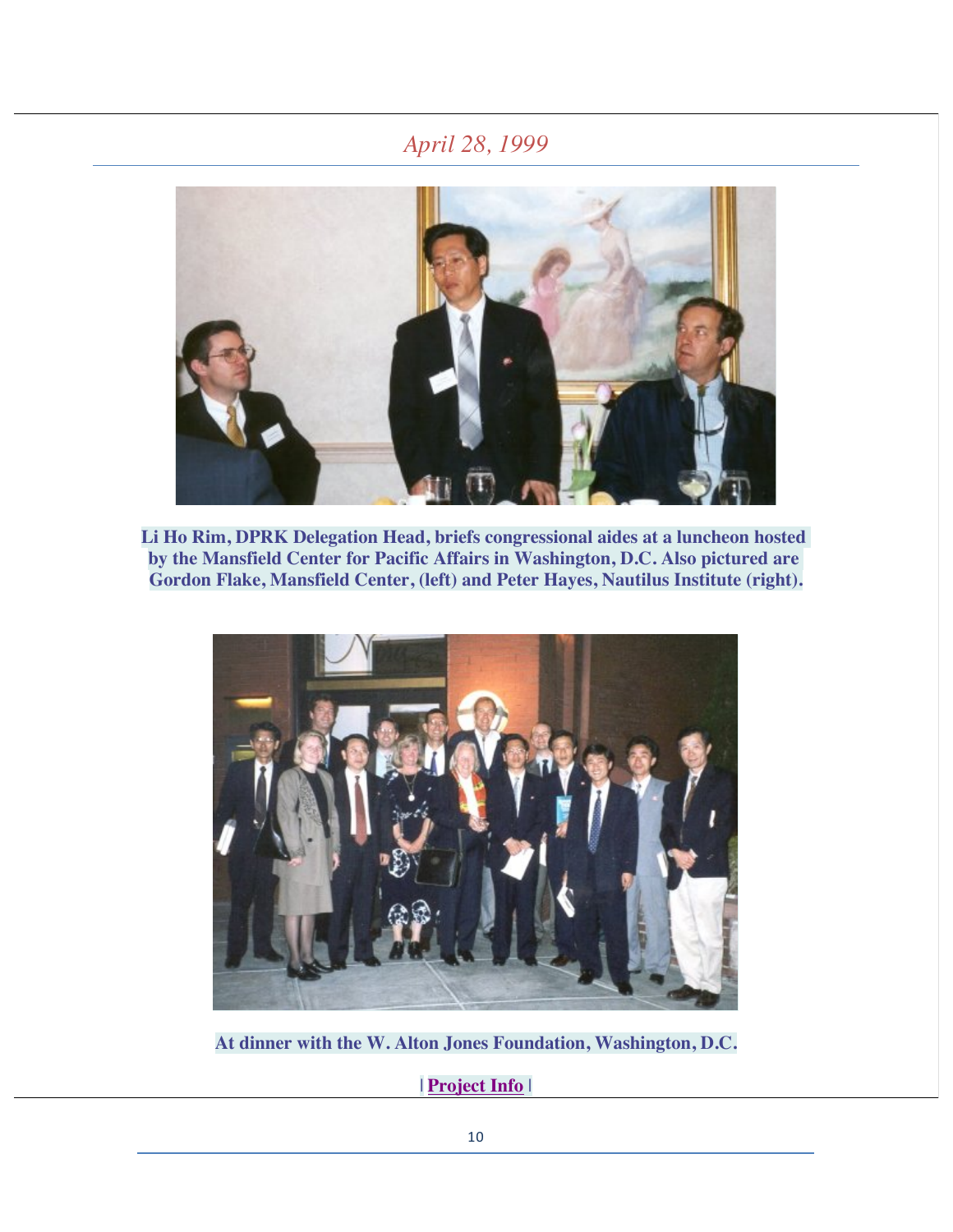## *April 30, 1999*



**Mike Apte, Environmental Energy Technology Division, Lawrence Berkeley National Laboratory, discusses indoor air pollution monitoring equipment with the DPRK Delegation.**



**Javier Rios, Site Manager, Zond Corporation, explains operations at the Altamont wind farm in California.**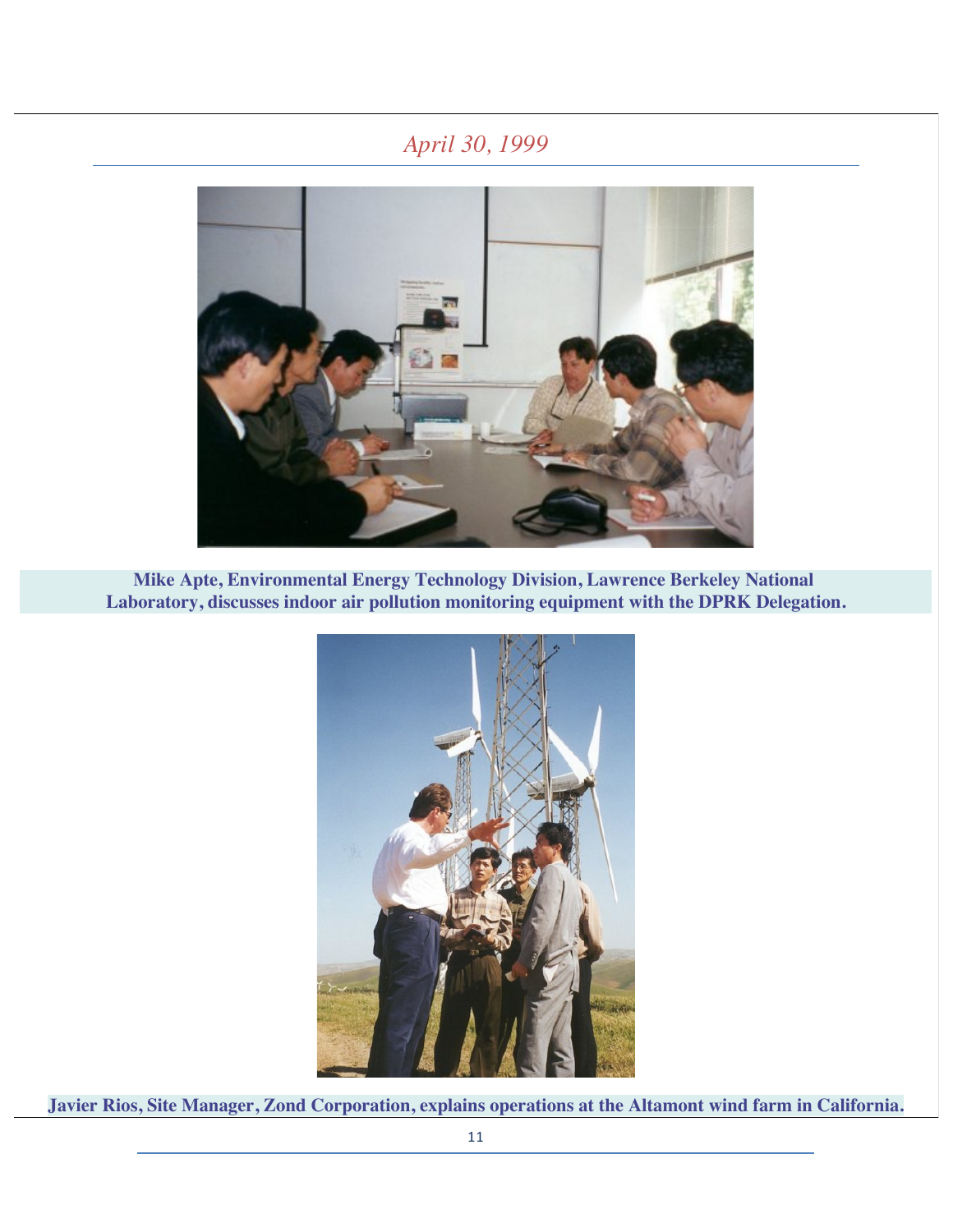

**DPRK Delegation with Javier Rios at the Almont wind farm, CA.**

| **Project Info** |

*May 3, 1999*



**Michael Siminovitch, Fixtures Lab, Lawrence Berkeley National Laboratory, demonstrates energy efficient lighting.**